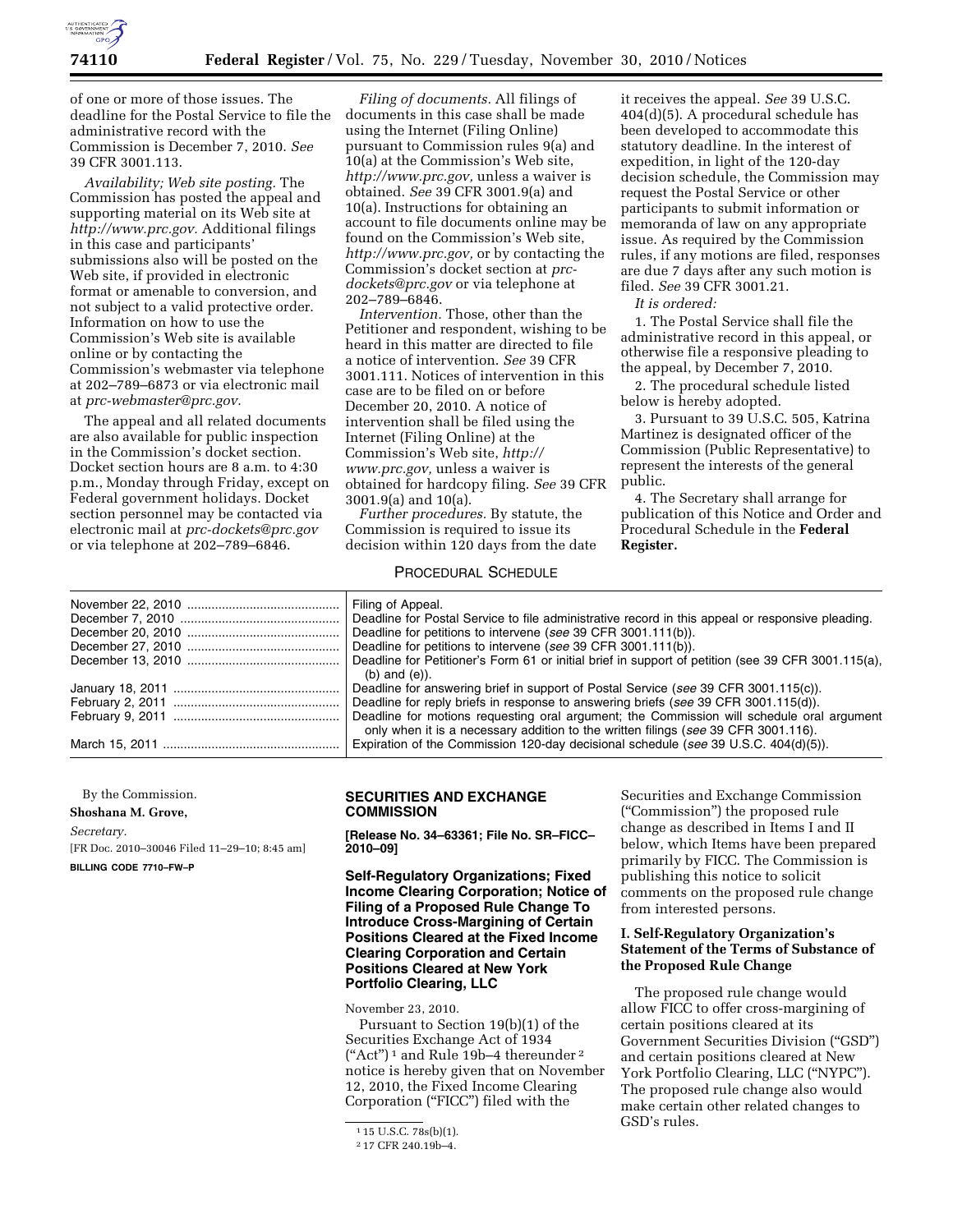## **II. Self-Regulatory Organization's Statement of the Purpose of, and Statutory Basis for, the Proposed Rule Change**

In its filing with the Commission, FICC included statements concerning the purpose of and basis for the proposed rule change and discussed any comments it received on the proposed rule change. The text of these statements may be examined at the places specified in Item IV below. FICC has prepared summaries, set forth in sections (A), (B) and (C) below, of the most significant aspects of these statements.3

## *A. Self-Regulatory Organization's Statement of the Purpose of, and Statutory Basis for, the Proposed Rule Change*

The purpose of the proposed rule change is to: (i) Introduce crossmargining of certain positions cleared at the GSD and of certain positions cleared at NYPC and (ii) make certain other changes to the GSD Rules as set forth below.4

NYPC has applied for registration with the Commodity Futures Trading Commission ("CFTC") as a derivatives clearing organization (''DCO'') pursuant to Section 5b of the Commodity Exchange Act and Part 39 of the Regulations of the CFTC.5 FICC would not implement the proposed rule change until NYPC obtains such registration. Upon registration as a DCO, NYPC proposes initially to clear U.S. dollardenominated interest rate futures contracts.

The proposed rule change would allow certain GSD Members to combine their positions at the GSD with their positions or those of certain permitted affiliates cleared at NYPC, within a single margin portfolio (''Margin Portfolio'').

### 1. Cross-Margining With NYPC

## Background

Currently, the GSD maintains a clearing fund (''Clearing Fund'') comprised of deposits of cash and eligible securities from its members (each a ''GSD Member'') to provide liquidity and satisfy any losses that might otherwise be incurred as a result of a GSD Member's default and the subsequent close out of its positions. The amount of a GSD Member's

required deposit to the Clearing Fund (''Required Fund Deposit'') is calculated with reference to several factors relating to an analysis of the possible losses associated with the GSD Member's positions. Currently, this analysis is performed with respect to the GSD Member's positions in a particular account.

### Proposed Cross-Margining With NYPC

The cross-margining arrangement with NYPC contemplated herein (''NYPC Arrangement'') is to be distinguished from the cross-margining arrangement currently conducted between the Chicago Mercantile Exchange ("CME") and FICC ("CME Arrangement''). In the CME Arrangement, each of FICC and CME holds and manages its own positions and collateral, and independently determines the amount of margin that it will make available for cross-margining, referred to as the "residual margin amount,'' that remains after each of FICC and CME conducts its own internal offsets. FICC then computes the amount by which the cross-margining participant's margin requirement can be reduced at each clearing organization (''cross-margining reduction'') by comparing the participant's positions and the related margin requirements at FICC as against those at CME. FICC offsets each cross-margining participant's residual margin amount based on related positions at FICC against the offsetting residual margin amounts of the participant or its affiliate at CME. FICC and CME may then reduce the amount of collateral that they collect to reflect the offsets between the crossmargining participant's positions at FICC and its or its affiliate's positions at CME.

Under the proposed NYPC Arrangement, a member of FICC that is also an NYPC clearing member (''Joint Clearing Member'') could, at the discretion of NYPC and FICC, and in accordance with the provisions of the GSD and NYPC Rules, elect to have its margin requirement with respect to eligible positions in its proprietary account at NYPC and its margin requirement with respect to eligible positions at FICC calculated by taking into consideration the net risk of such eligible positions at both clearing organizations. In addition, an affiliate of a member of FICC that is a clearing member of NYPC (''Permitted Margin Affiliate'') could agree to have its positions and margin at NYPC margined together with eligible positions of the FICC member.

The NYPC Arrangement would allow (i) Joint Clearing Members and (ii)

members of FICC and their Permitted Margin Affiliates to have their margin requirements for FICC and NYPC positions determined on a combined basis, with FICC and NYPC each having a security interest in such members' margin deposits and other collateral to secure such members' obligations to FICC and NYPC.

The following types of FICC members would not be eligible to participate in the NYPC Arrangement in order to allow FICC to maintain segregation of certain business or member types that are treated differently for purposes of loss allocation: (i) GSD Sponsored Members, (ii) Inter-Dealer Broker Netting Members and (iii) Dealer Netting Members with respect to their segregated brokered accounts. In addition, in order for a Banking Netting Member to combine its accounts into a Margin Portfolio with any other accounts, it would have to demonstrate to the satisfaction of FICC and NYPC that doing so would comply with the regulatory requirements applicable to the Bank Netting Member.

In order to distinguish between the CME Arrangement and the NYPC Arrangement, FICC is proposing to amend the definition of ''Cross-Margining Agreement'' in the GSD Rules, which would be defined as an agreement entered into between FICC and one or more FCOs (as defined in GSD Rule 1) pursuant to which a Cross-Margining Participant, at the discretion of FICC and in accordance with the provisions of the GSD Rules, could elect to have its Required Fund Deposit with respect to Eligible Positions at FICC, and its or its Permitted Margin Affiliate's, if applicable, margin requirements with respect to Eligible Positions at such FCO(s), calculated either (i) by taking into consideration the net risk of such Eligible Positions at each of the clearing organizations or (ii) as if such positions were in a single portfolio. Therefore, the CME Arrangement would fall into clause (i) of the definition whereas the NYPC Arrangement would fall into clause (ii). Conforming changes would be made to GSD Rule 1, Definitions, relating to cross-margining. GSD Rule 43, Cross-Margining Arrangements, also would be amended to add provisions regarding single-portfolio margining (*i.e.,* the proposed NYPC Arrangement). To implement this proposal, FICC and NYPC would enter into a crossmargining agreement (''NYPC Agreement''), which would be appended to the GSD Rules and made a part thereof.

Pursuant to the NYPC Agreement, and consistent with previous approvals of cross-margining arrangements involving

<sup>3</sup>The Commission has modified the text of the summaries prepared by FICC.

<sup>4</sup>The specific language of the proposed provision can be found at *[http://www.dtcc.com/downloads/](http://www.dtcc.com/downloads/legal/rule_filings/2010/ficc/2010-09.pdf) legal/rule*\_*[filings/2010/ficc/2010-09.pdf.](http://www.dtcc.com/downloads/legal/rule_filings/2010/ficc/2010-09.pdf)* 

<sup>5</sup>NYPC's DCO application may be viewed on the CFTC's Web site: *[http://www.cftc.gov/](http://www.cftc.gov/IndustryOversight/IndustryFilings/index.htm)  [IndustryOversight/IndustryFilings/index.htm.](http://www.cftc.gov/IndustryOversight/IndustryFilings/index.htm)*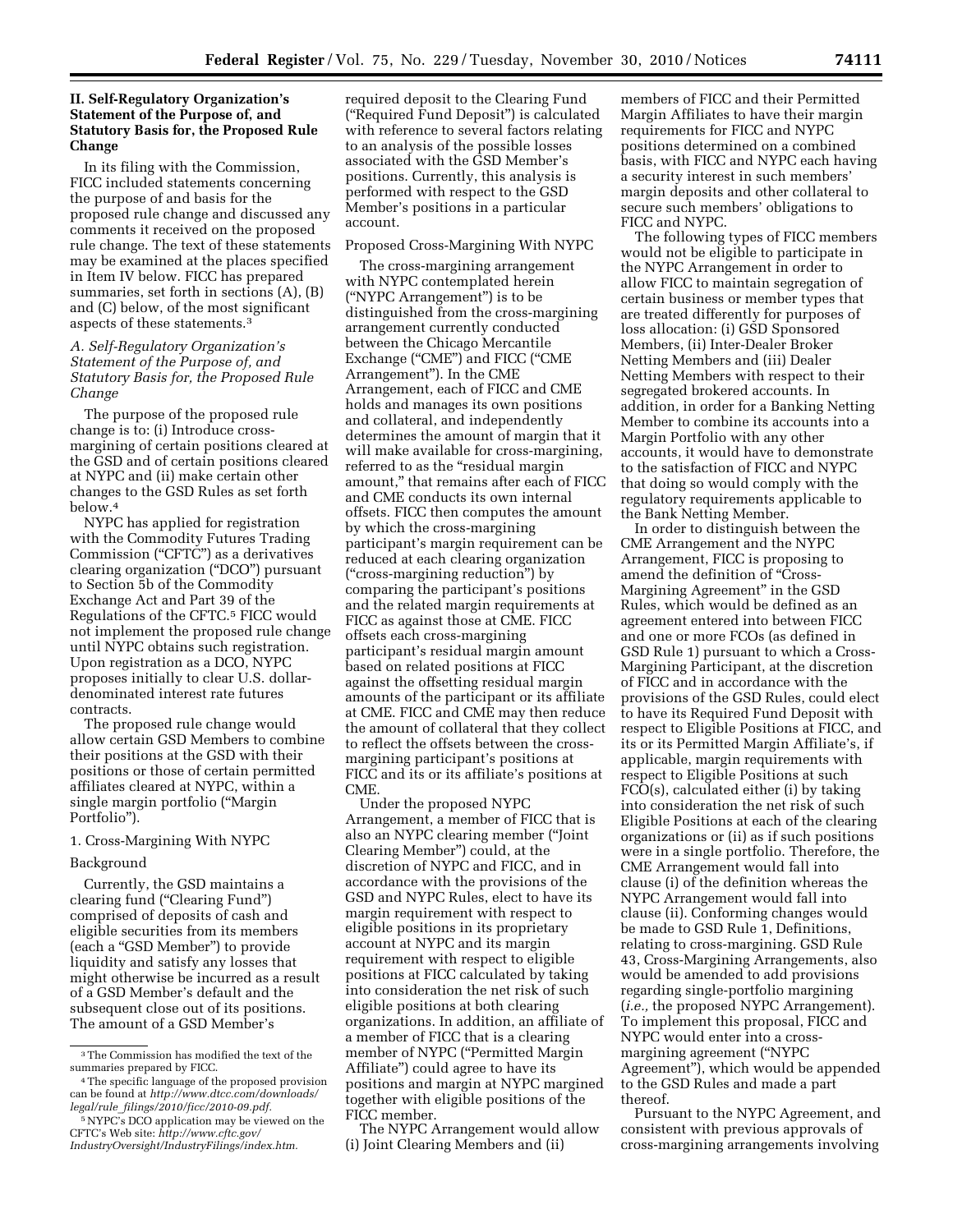DCOs, cross-margining with certain NYPC positions would be limited to positions carried in proprietary accounts of clearing members of NYPC. Customers of NYPC clearing members would not be permitted to participate in the cross-margining arrangement. Participation in the NYPC Arrangement would be voluntary. Participants and their Permitted Margin Affiliates would be required to execute the requisite cross-margining participant agreements (the Joint Member or Affiliated Member version, as applicable), which are exhibits to the NYPC Agreement.

FICC would be responsible for performing the margin calculations in its capacity as the Administrator under the terms of the NYPC Agreement. Specifically, FICC would determine the combined FICC Clearing Fund and NYPC Original Margin 6 requirement for each participant. FICC would calculate those requirements using a Value-at-Risk (''VaR'') methodology, with a 99 percent confidence level and a 3-day liquidation period for cash positions and a 1-day liquidation period for futures positions. In addition, each cross-margining participant's one-pot margin requirement would be subject to a daily back test, and a ''coverage component'' would be applied and charged to the participant in the event that the back test reflects insufficient coverage. The one-pot margin requirement for each participant would then be allocated between FICC and NYPC in proportion to the clearing organizations' respective ''stand-alone'' margin requirements—in other words, an amount reflecting the ratio of what each clearing organization would have required from that participant if it was not participating in the cross-margining program (''Constituent Margin Ratio''). The NYPC Agreement provides that either FICC or NYPC could, at any time, require additional margin to be deposited by a participant above what is calculated under the NYPC Agreement based upon the financial condition of the participant, unusual market conditions or other special circumstances. The standards that FICC proposes to use for these purposes are the standards currently contained in the GSD Rules, so that notwithstanding the calculation of a member's Clearing Fund requirement pursuant to the NYPC Agreement, FICC would still retain the rights contained within the GSD Rules to charge additional Clearing Fund under the circumstances specified in the GSD Rules. For example, the GSD Rules currently contain a provision providing

that if a Dealer Netting Member falls below its minimum financial requirement it shall be required to post additional Clearing Fund equal to the greater of (i) \$1 million or (ii) 25 percent of its Required Fund Deposit.

FICC would utilize the same VaR engine for futures and cash positions. Under this method, the prior 250 days of historical information for futures positions and the prior 252 days of historical information for cash positions, including prices, spreads and market variables such as Treasury zerocoupon yields and London Interbank Offered Rate curves, are used to simulate the market environments in the forthcoming 1 day for futures positions and the forthcoming 3 days for cash positions. Projected portfolio profits and losses are calculated assuming these simulated environments will actually be realized. These simulations would be used to calculate VaR. Historical simulation is a continuation of the FICC margin methodology.

With respect to the confidence level, FICC currently utilizes extreme value theory to determine the 99th percentile of loss distribution. Upon implementation of the FICC–NYPC onepot margining, FICC would utilize a front-weighting mechanism to determine the 99th percentile of loss distribution. This front-weighting mechanism would place more emphasis on more recent observations. Additionally, FICC's VaR engine would be enhanced to accommodate more securities; this means that certain CUSIPs which are now considered to be "non-priceable" (because, for example, of a lack of historical information regarding the security) and subject to a ''haircut'' requirement (*i.e.,* fixed percentage charge) where offsets are not permitted, would be treated as 'priceable" and therefore included in the core VaR calculation.

Based on preliminary analyses, FICC expects that the FICC VaR component of the Clearing Fund requirement may be reduced by as much as approximately 20 percent for common FICC–NYPC members as a result of the NYPC Arrangement. FICC has performed backtesting analysis to verify that there will be sufficient coverage after the FICC–NYPC cross-margining reductions are applied. Moreover, an independent firm has performed backtesting analysis of the FICC–NYPC one-pot methodology, as well as FICC's and NYPC's stand-alone methodologies. Both such analyses demonstrated that the VaR methodologies provide coverage at the 99th confidence level.

In the event of the insolvency or default of a member that participates in

the NYPC Arrangement, the positions in such participant's one-pot portfolio including, where applicable, the positions of its Permitted Margin Affiliate at NYPC, would be liquidated by FICC and NYPC as a single portfolio and the liquidation proceeds would be applied to the defaulting participant's obligations to FICC and NYPC in accordance with the provisions of the NYPC Agreement.

The NYPC Agreement provides for the sharing of losses by FICC and NYPC in the event that the one-pot portfolio margin deposits of a defaulting participant would not be sufficient to cover the losses resulting from the liquidation of that participant's trades and positions:

• If either clearing organization had a net loss (''worse-off party''), and the other had a net gain (''better-off party'') that is equal to or exceeds the worse-off party's net loss, then the better-off party pays the worse-off party the amount of the latter's net loss. In this scenario, one clearing organization's gain would extinguish the entire loss of the other clearing organization.

• If either clearing organization had a net loss (''worse-off party'') and the other clearing organization had a net gain (''better-off party'') that is less than or equal to the worse-off party's net loss, then the better-off party would pay the worse-off party an amount equal to the net gain. Thereafter, if such payment did not extinguish the net loss of the worse-off party, the better-off party would pay the worse-off party an amount equal to the lesser of: (i) The amount necessary to ensure that the net loss of each clearing organization is in proportion to the Constituent Margin Ratio or (ii) the better-off party's ''Maximum Transfer Payment'' less the better-off party's net gain. The ''Maximum Transfer Payment'' would be defined with respect to each clearing organization to mean an amount equal to the product of (i) the sum of the margin reductions of the clearing organizations and (ii) the other clearing organization's Constituent Margin Ratio—in other words, the amount by which the other clearing organization reduced its margin requirements in reliance on the cross-margining arrangement. In this scenario, one clearing organization's gain does not completely extinguish the entire loss of the other clearing organization, and the better-off clearing organization would be required to make an additional payment to the worse-off clearing organization. This potential additional payment would be capped as described in this paragraph.

<sup>6</sup>Original Margin is the NYPC equivalent of the Clearing Fund.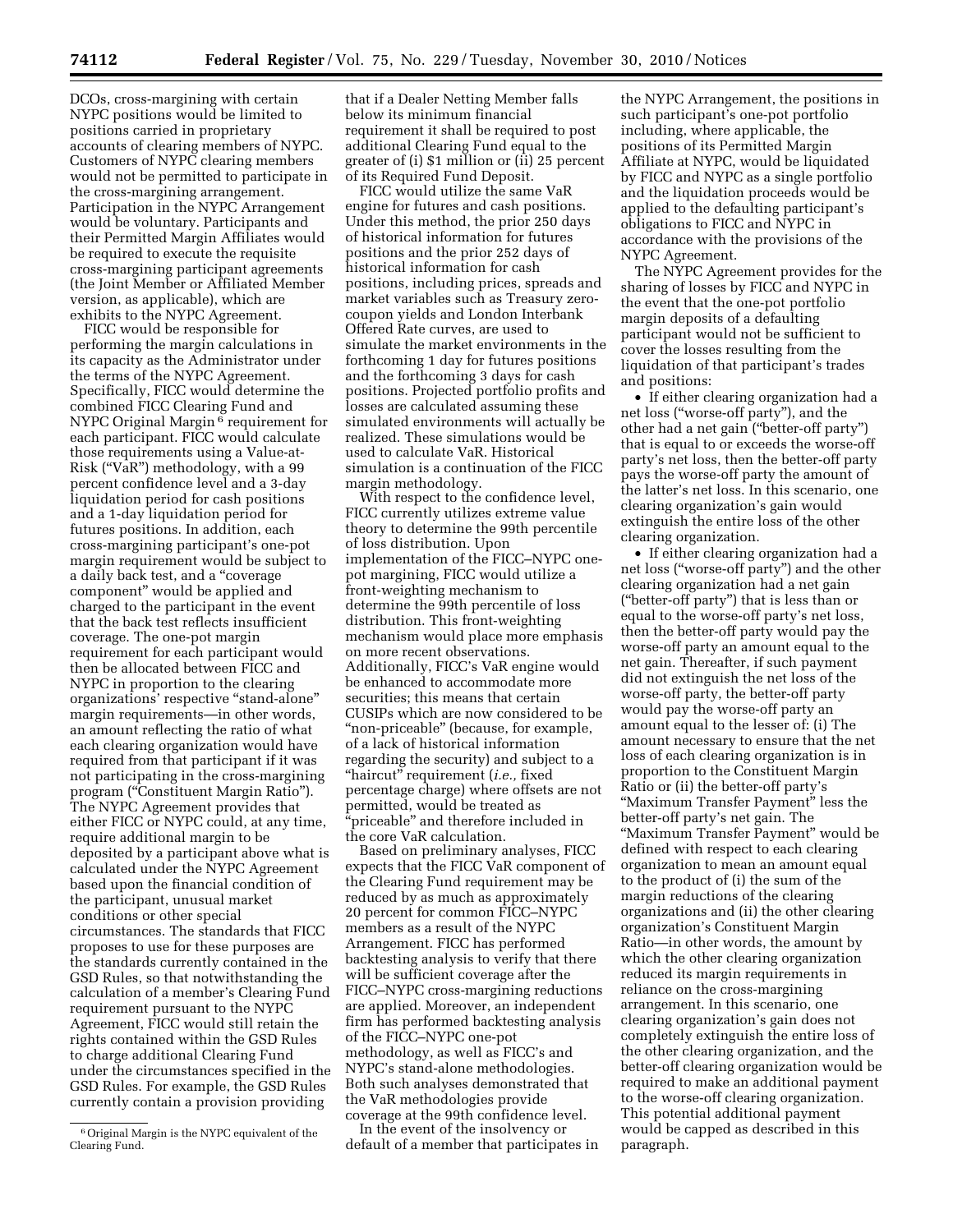• If either clearing organization had a net loss, and the other had the same net loss, a smaller net loss, or no net loss, then:

 $\circ\,$  In the event that the net losses of the clearing organizations were in proportion to the Constituent Margin Ratio, no payment would be made.

 $\circ$  In the event that the net losses of the clearing organizations were not in proportion to the Constituent Margin Ratio, then the clearing organization that had a net loss which was less than its proportionate share of the total net losses incurred by the clearing organizations (''better-off party'') would pay the other clearing organization (''worse-off party'') an amount equal to the lesser of: (i) The better-off party's Maximum Transfer Payment or (ii) the amount necessary to ensure that the clearing organizations' respective net losses were allocated between them in proportion to the Constituent Margin Ratio.

• If FICC had a net gain after making a payment as described above, FICC would pay to NYPC the amount of any deficiency in the defaulting member's customer segregated funds accounts or, if applicable, such defaulting member's Permitted Margin Affiliate held at NYPC up to the amount of FICC's net gain.

• If FICC received a payment under the Netting Contract and Limited Cross-Guaranty (''Cross-Guaranty Agreement'') to which it is a party (*i.e.,* because FICC had a net loss), and NYPC had a net loss, FICC would share the crossguaranty payment with NYPC pro rata, where such pro rata share is determined by comparing the ratio of NYPC's net loss to the sum of FICC's and NYPC's net losses.7 This allocation is appropriate because the "single pot" combines FICC and NYPC proprietary positions into a unified portfolio that would be margined and liquidated as a single unit. This requirement would not apply after NYPC becomes a party to the Cross-Guaranty Agreement. The GSD Rules would further provide that in the event of a close out of a cross-margining participant under the NYPC Agreement, FICC would offset its liquidation results first with NYPC because the liquidation will essentially be of a single portfolio and then present its results for purposes of the Cross-Guaranty Agreement.

The GSD Rules would further provide that FICC would offset its liquidation results in the event of a close out of a cross-margining participant in the NYPC Agreement first with NYPC because the

liquidation would essentially be of a single Margin Portfolio and then would present its results for purposes of the multilateral Cross-Guaranty Agreement.

#### 2. Other GSD Proposed Rule Changes

The proposed rule filing would allow FICC to permit margining of positions held in accounts of an affiliate of a member within GSD, akin to the interaffiliate margining in the CME Arrangement and the proposed NYPC Arrangement. Thus, as in those arrangements, if a GSD member defaults, its GSD Clearing Fund deposits, cash settlement amounts and other available collateral would be available to FICC to cover the member's default, as would the GSD Clearing Fund deposits and available collateral of any Permitted Margin Affiliate with which it cross-margins.

### Loss Allocation

Under the current loss allocation methodology in GSD Rule 4, Clearing Fund and Loss Allocation, GSD allocates losses first to the most recent counterparties of a defaulting member. The proposed changes to GSD Rule 4 would delete this step in the loss allocation methodology in order to achieve a more equitable result. Instead, any loss allocation would first be made against the retained earnings of FICC attributable to GSD in an amount up to 25 percent of FICC's retained earnings or such higher amount as may be approved by the Board of Directors of FICC.

If a loss still remained, GSD would divide the loss between the FICC Tier 1 Netting Members and the FICC Tier 2 Netting Members. ''Tier One Netting Member'' and ''Tier Two Netting Member'' have been introduced in the GSD Rules to reflect two different categories which have been designated as such by FICC for loss allocation purposes. Currently, only investment companies registered under the Investment Company Act of 1940, as amended, would qualify as Tier 2 Netting Members. Tier 2 Netting Members would only be subject to loss to the extent they traded with the defaulting members, due to regulatory requirements applicable to them.

Tier 1 Netting Members would be allocated the loss applicable to them first by assessing the Clearing Fund deposit of each such member in the amount of up to \$50,000, equally. If a loss remains, Tier 1 Netting Members would be assessed ratably in accordance with the respective amounts of their Required Fund Deposits based on the average daily amount of the member's Required Fund Deposit over the prior

twelve months. Consistent with the current Rules, GSD members that are acting as Inter-Dealer Brokers would be limited to a loss allocation of \$5 million in respect of their inter-dealer broker activity.

#### Margin Calculation—Intraday Margin Calls

In order to facilitate the NYPC Arrangement, GSD is proposing to adopt the futures clearing house convention of calculating Clearing Fund requirements twice per day. GSD would retain its regular calculation and call as set out in the GSD Rules. An additional daily intra-day calculation and call (''Intraday Supplemental Clearing Fund Deposit'') would be made subject to a threshold that would be identified in FICC's risk management procedures. In addition, the GSD would process a mark-tomarket pass-through twice per day, instead of the current practice of once daily. The second collection and passthrough of mark-to-market amounts would include a limited set of components to be defined in FICC's risk management procedures. All mark-tomarket debits would be collected in full. FICC would pay out mark-to-market credits only after any intra-day Clearing Fund deficit is met.

Since GSD would be recalculating and margining a GSD Member's exposure intra-day, the margin calculation methodology set forth in GSD Rule 4, Clearing Fund and Loss Allocation, would be revised to eliminate the Margin Requirement Differential component of the FICC Clearing Fund calculation. In addition, GSD Rule 4 would be revised to provide that in the case of a Margin Portfolio that contains accounts of a Permitted Margin Affiliate, FICC would apply the highest VaR confidence level applicable to the GSD Member or the Permitted Margin Affiliate. Application of a higher VaR confidence levels would result in a higher margin rate. Consistent with current GSD Rules, a minimum Required Fund Deposit of \$5 million would apply to a member that maintains broker accounts.

### Consolidated Funds-Only Settlement

The funds-only settlement process at GSD currently requires a member to appoint a settling bank that will settle the member's net debit or net credit amount due to or from the division by way of the National Settlement Service of the Board of Governors of the Federal Reserve System (''NSS''). Any fundsonly settling bank that would settle for a member that is also an NYPC member or that would settle for a member and a Permitted Margin Affiliate that is an

<sup>7</sup>The other parties to the Cross-Guaranty Agreement are The Depository Trust Company, National Securities Clearing Corporation and The Options Clearing Corporation.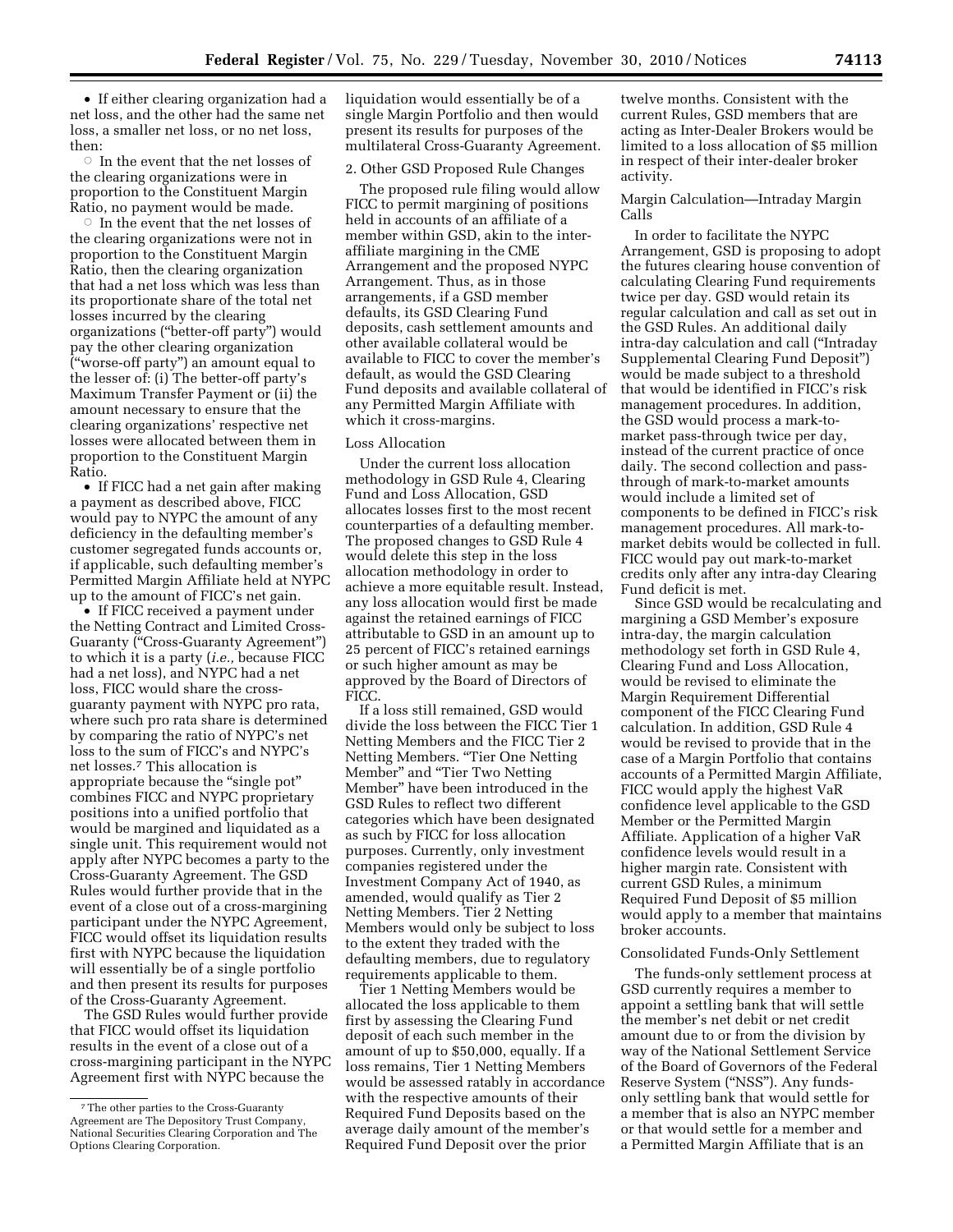NYPC member would have its net-net credit or debit balances at each clearing corporation, other than balances with respect to futures positions of a ''customer'' as such term is defined in CFTC Regulation 1.3(k), aggregated and netted for operational convenience and would pay or be paid such netted amount. The proposed rule change makes clear that, notwithstanding the consolidated settlement, the member would remain obligated to GSD for the full amount of its funds-only settlement amount.

Submission of Locked-in Trades From NYPC

The current GSD Rules allow for submission of ''locked-in trades'' (*i.e.,*  trades that are deemed compared when the data on the trade is received from a single source) submitted by a locked-in trade source on behalf of a GSD Member. Currently, designated lockedin trade sources are Federal Reserve Banks on behalf of the Treasury Department, Freddie Mac and GCF-Authorized Inter-Dealer Brokers for GCF Repo transactions. Under the proposed rule change, GSD Rule 6C, Locked-In Comparison, would be amended to include NYPC as an additional lockedin trade source. This would be necessary because there would be futures transactions cleared by NYPC that would proceed to physical delivery. NYPC would submit the trade data as a locked-in trade source for processing through FICC, identifying the GSD Member that had authorized FICC to accept the locked-in trade from NYPC. Once these transactions are submitted to FICC, they would no longer be futures but rather would be in the form of buysells eligible for processing by GSD. As would be the case with other locked-in trade submissions accepted by FICC, the GSD Member designated in the trade information would have executed FICC documentation evidencing to FICC its authorization of NYPC.

### Deletion of Category 1/Category 2 Distinction

The proposed rule change would delete the legacy characterization of certain types of members as either "Category 1" or "Category 2", a distinction that currently applies to Dealer Netting Members, Futures Commission Merchant Netting Members and Inter-Dealer Broker Netting Members at GSD. Historically, the two categories were used to margin lower capitalized members (*i.e.,* Category 2) at a higher rate. With the adoption of the VaR margin methodology, this distinction is no longer necessary. Rather than margin Netting Members at

higher rates solely due to a single static capitalization threshold, FICC is able, by use of the VaR margin methodology, to margin Netting Members at a higher rate by applying a higher confidence level against any Netting Member which, regardless of size, FICC believes may pose a higher risk.

With the deletion of the Category 1/ Category 2 distinction, Section 1 of GSD Rule 13, Funds-Only Settlement, is proposed to be changed to provide that all Netting Members could receive forward mark adjustment payments, subject to FICC's general discretion to withhold credits that would be otherwise due to a distressed Netting Member.

#### Amendment of CME Agreement

The proposed NYPC Arrangement would necessitate an amendment to the CME Agreement to clarify that the NYPC Arrangement would take priority over the CME Arrangement when determining residual FICC positions that would be available for crossmargining with the CME. In addition, when calculating and presenting liquidation results under the CME Agreement, the amendment would provide that FICC's liquidation results would include FICC's liquidation results in combination with NYPC's liquidation results because the NYPC Agreement would provide for a right of first offset between FICC and NYPC. The CME Agreement showing the proposed changes was filed as an attachment to the proposed rule change as part of Exhibit 5.

3. Summary of Other Proposed Changes to Rule Text

In GSD Rule 1, Definitions, the following definitions are proposed to be added, revised or deleted:

The terms ''Broker Account'' and ''Dealer Account'' would be added to the text of the GSD Rules. A "Broker Account'' is an account that is maintained by an inter-dealer broker netting member, or a segregated broker account of a netting member that is a not an inter-dealer broker netting member. An account that is not a Broker Account is referred to as a Dealer Account.

''Coverage Charge'' would be revised to refer to the additional charge with respect to the member's Required Fund Deposit (rather that its VaR Charge) which brings the member's coverage to a targeted confidence level.

''Current Net Settlement Positions'' would be corrected to clarify its current intent, that it is calculated with respect to a certain Business Day and not necessarily on that day, since it may be

calculated after market close on the day prior to its application (*i.e.,* before or after midnight between the close of business one day and the open of business on the next day).

"Excess Capital Differential" would be corrected to refer to the amount by which a member's VaR Charge exceeds its Excess Capital, instead of by reference to the amount by which its required Clearing Fund deposit exceeds its Excess Capital.

''Excess Capital Premium Calculation Amount'' would be deleted because, with the introduction of VaR methodology, the calculation is no longer applicable. The terms "Excess" Capital Differential'' and ''Excess Capital Ratio'' would be amended to delete archaic references to ''Excess Capital Premium Calculation Amount'' and to refer instead to the comparison of a member's capital calculation to its VaR Charge. In addition, the text of Section 14 of GSD Rule 3 would be amended to provide that the Excess Capital Premium charge applies to any type of entity that is a GSD Netting Member rather than limiting its applicability to only the specified types formerly identified in the text.

''Excess Capital Ratio'' would be amended to mean the quotient resulting from dividing the amount of a member's VaR Charge by its Excess Net Capital.

''GSD Margin Group'' would be added to refer to the GSD Accounts within a Margin Portfolio.

''Margin Portfolio'' would be added to refer to the positions designated by the member as grouped for cross-margining, subject to the rules set forth in GSD Rule 4. Dealer Accounts and Broker Accounts could not be combined in a common Margin Portfolio. A Sponsoring Member Omnibus Account could not be combined with any other Accounts.

''Unadjusted GSD Margin Portfolio Amount'' would be added to define the amount calculated by GSD with regard to a Margin Portfolio, before application of premiums, maximums or minimums. It includes the VaR Charge and the Coverage Charge for GSD. In the case of a cross-margining participant of GSD, the Unadjusted GSD Margin Portfolio Amount also would include the crossmargining reduction, if any.

The terms "Category 2 Gross Margin Amount'', ''Margin Adjustment Amount", "Repo Volatility Factor" and ''Revised Gross Margin Amount'' would be deleted from GSD Rule 1 since they are no longer used elsewhere in the GSD Rules. The Schedule of Repo Volatility Factors would be deleted because it is no longer applicable.

In Section 2 of GSD Rule 3, Ongoing Membership Requirements, the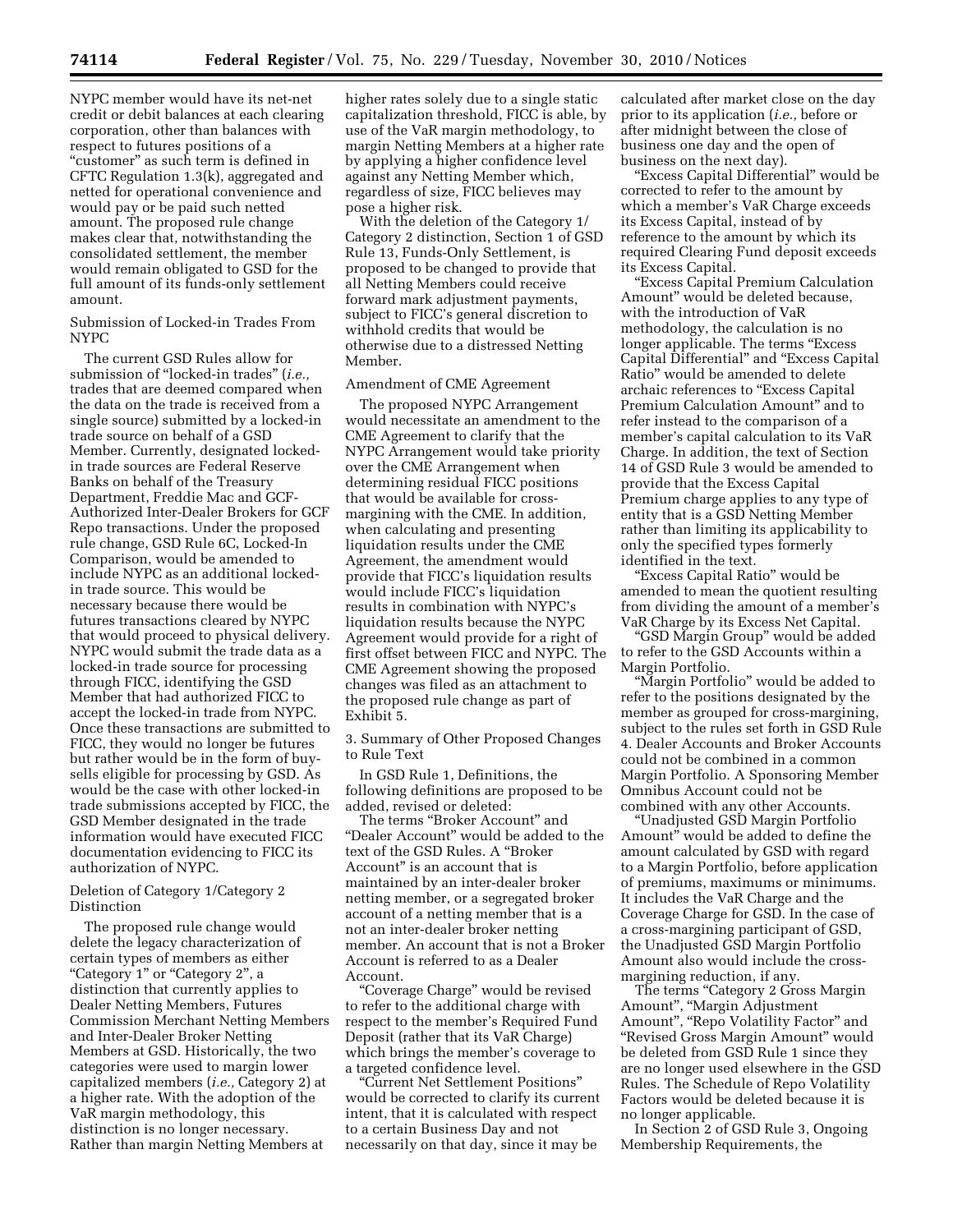requirement that GCF counterparties submit information relating to the composition of their NFE-related accounts, would be amended to require the submission of such information periodically, rather than on a quarterly basis. GSD currently requires this information every other month and by this change, FICC could institute periodic reporting on a schedule that is appropriate at such time, in response to current conditions.

In Section 9 of GSD Rule 4, Clearing Fund and Loss Allocation, concerning the return of excess deposits and payments, FICC's discretion to withhold the return of excess Clearing Fund to a member that has an outstanding payment obligation to FICC would be changed to refer to FICC's determination that the member's anticipated transactions or obligations in the near future (rather than specifying over the next 90 calendar days, as in the current text) may reasonably be expected to be materially different than those of the recent past rather than the 90 prior calendar days, as in the current text.

In addition, technical and clarifying changes are proposed to be made to the rules and cross-references to rule sections contained throughout. The rules have been reviewed by FICC and proposed to be corrected as needed to reflect the correct rule section references as originally intended.

The proposed rule change to permit cross-margining of positions held at FICC and NYPC may increase the available offsets among positions held at FICC and NYPC, thereby allowing a more efficient use of participant collateral and promoting efficiencies in the fixed income securities marketplace. The proposed rule change is therefore consistent with the Securities Exchange Act of 1934, as amended, and the rules and regulations promulgated thereunder because it supports the prompt and accurate clearance and settlement of securities transactions.

#### *B. Self-Regulatory Organization's Statement on Burden on Competition*

FICC does not believe that the proposed rule change would have any negative impact, or impose any burden, on competition. To the contrary, FICC believes NYPC would be a powerful catalyst for competition by offering all FICC members as well as other futures exchanges and DCOs an equal opportunity to benefit from the innovative efficiencies of ''one-pot'' portfolio margining. FICC states that, because of these unique and groundbreaking open access policies, NYPC would set a new industry

standard as the most fair, open and accessible DCO in the market.

The NYPC Arrangement has been structured in a way that access to, and the benefits of, the "single pot" are provided to other futures exchanges and DCOs on fair and reasonable terms as described below. The proposed single pot is required to be accessed by other futures exchanges and DCOs via NYPC.8 As described below, this is done to ensure the uniformity and consistency of risk methodologies and risk management, to simplify and standardize operational requirements for new participants and to maximize the effectiveness of the one-pot arrangement.

The proposed one-pot crossmargining method would allow members to post margin based on the net risk of their aggregate positions across asset classes, thereby releasing excess capital into the economy for more efficient use. By linking positions in fixed income securities held at FICC with interest rate products traded on NYSE Liffe U.S. and other designated contract markets (''DCMs''), the proposal between FICC and NYPC has the potential to create a substantial pool of highly correlated assets that are capable of being cross-margined. This pool will deepen as more DCOs and DCMs join NYPC, creating the potential for even greater margin and risk offsets.

NYPC will initially clear certain contracts transacted on NYSE Liffe U.S. NYPC will clear for additional DCMs that are interested in clearing through NYPC as soon as it is feasible for NYPC do so. Such additional DCMs will be treated in the same way as NYSE Liffe US, *i.e.,* they must: (i) Be eligible under the rules of NYPC, (ii) contribute to NYPC's guaranty fund, (iii) demonstrate that they have the operational and technical ability to clear through NYPC and (iv) enter into a clearing services agreement with NYPC.

Moreover, NYPC has also committed to admit other DCOs as limited purpose participants as soon as it is feasible, thereby allowing such DCOs to

participate in the one-pot margining arrangement with FICC through their limited purpose membership in NYPC.9 Such DCOs will be required to satisfy pre-defined, objective criteria set forth in NYPC's rules.10 In particular, such DCOs must: (i) Submit trades subject to the limited purpose participant agreement between NYPC and each DCO that would otherwise be cleared by the DCO to NYPC, with NYPC acting as central counterparty and DCO with respect to such trades, $11$  (ii) be eligible under the rules of NYPC and agree to be bound by the NYPC rules,<sup>12</sup> (iii) contribute to NYPC's guaranty fund,<sup>13</sup> (iv) provide clearing services to unaffiliated markets on a ''horizontal'' basis (*i.e.,* not limit their provision of clearing services on a vertical basis to a single market or limited number of markets) 14 and (v) agree to participate using the uniform risk methodology and risk management policies, systems and procedures that have been adopted by FICC and NYPC for implementation and administration of the NYPC Arrangement.15 Reasonable clearing fees will be allocated between NYPC and the limited purpose participant DCO as may be agreed by NYPC and the DCO, taking into account factors such as the cost of services (including capital expenditures incurred by NYPC), technology that may be contributed by the limited purpose participant, the volume of transactions, and such other factors as may be relevant.

As a basic structure, FICC and NYPC anticipate that the limited purpose participant agreement will encompass the foregoing requirements for limited purpose membership contained in NYPC's rules. Because each DCO could present different operational issues, terms beyond the basic rules provisions will be discussed on a case-by-case basis and reflected in the respective limited purpose participant agreement accordingly. FICC and NYPC envision that a possible structure for DCO limited purpose participation could be an omnibus account, with the DCO limited

10NYPC's rules can be viewed as part of NYPC's DCO registration application on the CFTC's Web site (*<http://www.cftc.gov>*), as well as on NYPC's Web site (*<http://www.nypclear.com>*).

13Pursuant to NYPC Rule 801(b)(3), limited purpose participants will be required to make a contribution to the NYPC guaranty fund in form and substance similar to and in an amount not less than the NYSE guaranty, which will initially consist of a \$50,000,000 guaranty secured by \$25,000,000 in cash during the first year of NYPC's operations.

14*See* NYPC Rule 801(c)(1)(i).

15*See* NYPC Rule 801(c)(1)(ii).

<sup>8</sup>Section 16 of the NYPC Agreement provides that FICC covenants and agrees that, during the term of the NYPC Agreement: (i) NYPC-cleared contracts shall have priority for margin offset purposes over any other cross-margining agreement; (ii) FICC will not enter into any other cross-margining agreement if such agreement would adversely affect the priority of NYPC and FICC under the NYPC Agreement with respect to available assets; and (iii) FICC will not, without the prior written consent of NYPC, amend the CME Agreement, if such further amendment would adversely affect NYPC's right to cross-margin positions in eligible products prior to any cross-margining of CME positions with FICCcleared contracts or adversely affect the priority of NYPC and FICC under the NYPC Agreement with respect to available assets.

<sup>9</sup>*See* NYPC Agreement, Section 14.

<sup>11</sup>*See* NYPC Rule 801(b)(1).

<sup>12</sup>*See* NYPC Rule 801(b)(2).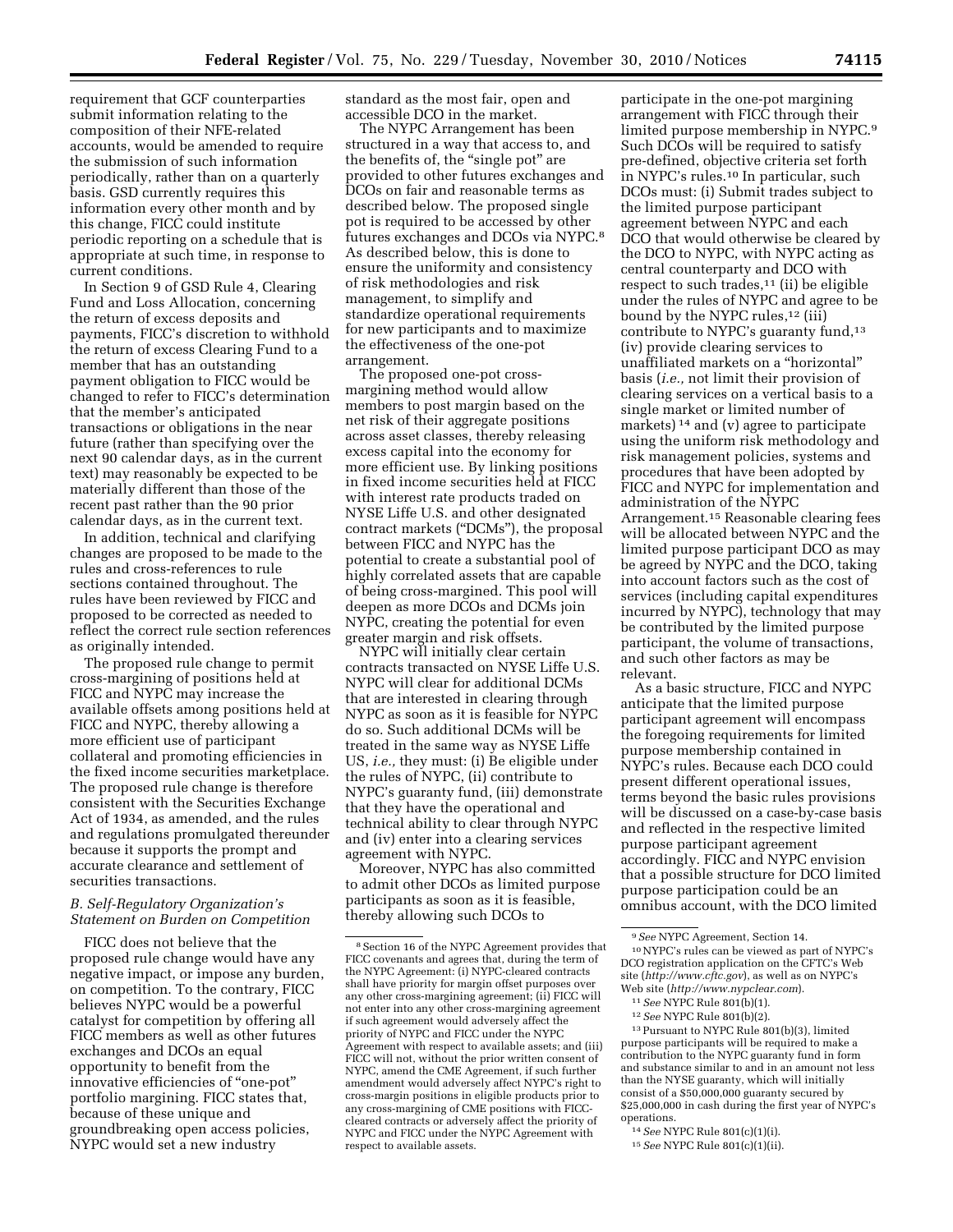purpose participant essentially acting as a processing agent for its clearing members vis-a-vis NYPC with respect to the submission of eligible positions of the DCO's clearing members to NYPC for purposes of inclusion in the one-pot arrangement with FICC. In order for their eligible positions to be included in the single pot, clearing members of the DCO limited purpose participant would need to authorize the DCO to submit their positions to NYPC. Under such a structure, the DCO would be responsible for fulfilling all margin and guaranty fund requirements associated with the activity in the omnibus account.

With respect to both the clearance of trades for unaffiliated DCMs and the admission of DCOs as limited purpose participants, NYPC has committed that it will complete the substantial operational effort of admitting and integrating another DCM or DCO as soon as feasible, but no later than 24 months from the start of operations. FICC states that this provision is necessary to the effective implementation of the one-pot cross-margining methodology and that this narrow window of time is required to allow for refinement and enhancement of certain systems post golive, to allow time for the possible simultaneous integration with multiple major clearing members so that fair market access is assured, and to allow time for the completion of the material operational challenge of connecting and integrating with the separate technologies of other DCMs and/or DCOs. However, this period does not preclude NYPC from engaging in discussions with other DCMs and DCOs immediately, and NYPC is currently, in fact, having such discussions with interested parties. NYPC anticipates that it will be able to complete the integration of additional DCMs and/or DCOs in advance of that two-year period.

DCMs and DCOs will be required to contribute to the NYPC guaranty fund in the same manner as NYSE Euronext has done. This provision is designed to ensure that the financial resources supporting NYPC remain robust as the risks of new DCMs and/or DCOs are introduced. As NYPC's business grows over time and more participants join NYPC and contribute to the guaranty fund, FICC would expect that the contribution from DCMs (including NYSE Euronext) and DCOs could be reduced across these entities on a pro rata basis as concentration risk is reduced. It should be noted that exchange contribution to clearing organization default resources is standard practice both in the U.S. and in Europe.

FICC further believes that the NYPC Arrangement meets the competition standard of Section 17A of the Exchange Act, which provides that the rules of a clearing agency may not impose any burden on competition not necessary or appropriate in furtherance of the purposes of the Exchange Act. The proposed one-pot method of crossmargining will allow NYPC to compete in the market for clearing U.S. dollar denominated interest rate futures products. NYPC, in turn, will commit to provide fair access to all DCMs and DCOs that are interested in participating as described above. FICC members and other market participants will benefit greatly from the entry of NYPC as a competitor in the U.S. futures market via greater competition, increased capital and operational efficiencies, and enhanced transparency.

FICC's cross-margining arrangement with NYPC will enable NYPC to provide an innovative and highly efficient clearing solution to the U.S. futures market, while, at the same time, providing enhanced cross-margining benefits to FICC members. By their terms, the rules and provisions governing the FICC–NYPC proposal would not affect the ability of another clearing organization to access NYPC, only the means of such access. As stated above, any qualified DCO may access the single pot and NYPC will offer the service on non-discriminatory terms to all qualified participants. FICC states that these unprecedented open access provisions are far superior to the crossmargining arrangements offered by any of NYPC's competitors and that there is no other clearinghouse in the global futures market that is similarly obligated by charter to inter-operate with other DCMs and/or DCOs, including, potentially, direct competitors.

With the recent passage of the Dodd-Frank Wall Street Reform and Consumer Protection Act (the "Dodd-Frank Act"),<sup>16</sup> which states that ''under no circumstances shall a derivatives clearing organization be compelled to accept the counterparty credit risk of another clearing organization'',17 this type of open access clearing for futures becomes even more difficult to achieve unless accomplished through industryled initiative. NYPC's unprecedented admission policy sets such a new industry standard by both providing market participants with a real alternative from the dominant vertical clearing model and creating a level

playing field that will enable multiple new entrants to compete in the U.S. futures market.

FICC strongly believes that the ability to deliver one-pot margin efficiencies depends on FICC's ability to appropriately manage its risk, which FICC believes can best be achieved by requiring other DCOs to link into NYPC to join the one-pot arrangement. Utilizing NYPC as a standardized portal for the one-pot arrangement provides FICC with needed assurance, in light of NYPC's contractual obligations to FICC, that operational issues and risk methodologies and management are understood, uniform and consistent for all participants in the one-pot arrangement. Without such a mechanism, this transformative innovation could not be delivered to the marketplace in a manner that minimizes systemic risk, thereby depriving the U.S. futures market of the most promising opportunity it has seen to-date for true competition.

### *C. Self-Regulatory Organization's Statement on Comments on the Proposed Rule Change Received From Members, Participants or Others*

Prior to submitting this rule filing to the Commission, FICC received a letter in 2009 from the ELX Futures Exchange which encouraged FICC to reconsider its plan to enter into a relationship with NYSE. FICC has also received two letters from NASDAQ OMX in 2010 questioning the manner in which DTCC determined to enter into the joint venture with NYSE to form NYPC, arguing that the venture is contrary to DTCC's mission and suggesting that DTCC consider instead an enhanced form of "two-pot" cross-margining. FICC will notify the Commission of any additional written comments.

## **III. Date of Effectiveness of the Proposed Rule Change and Timing for Commission Action**

Within 45 days of the date of publication of this notice in the **Federal Register** or within such longer period up to 90 days (i) as the Commission may designate if it finds such longer period to be appropriate and publishes its reasons for so finding or (ii) as to which the self-regulatory organization consents, the Commission will:

(A) By order approve or disapprove the proposed rule change or

(B) Institute proceedings to determine whether the proposed rule change should be disapproved.

### **IV. Solicitation of Comments**

Interested persons are invited to submit written data, views, and

<sup>16</sup>Public Law 111–203 (July 21, 2010). *See* Dodd-Frank Wall Street Reform and Consumer Protection Act § 725(h).

<sup>17</sup>*See* Section 725(h) of the Dodd-Frank Act.